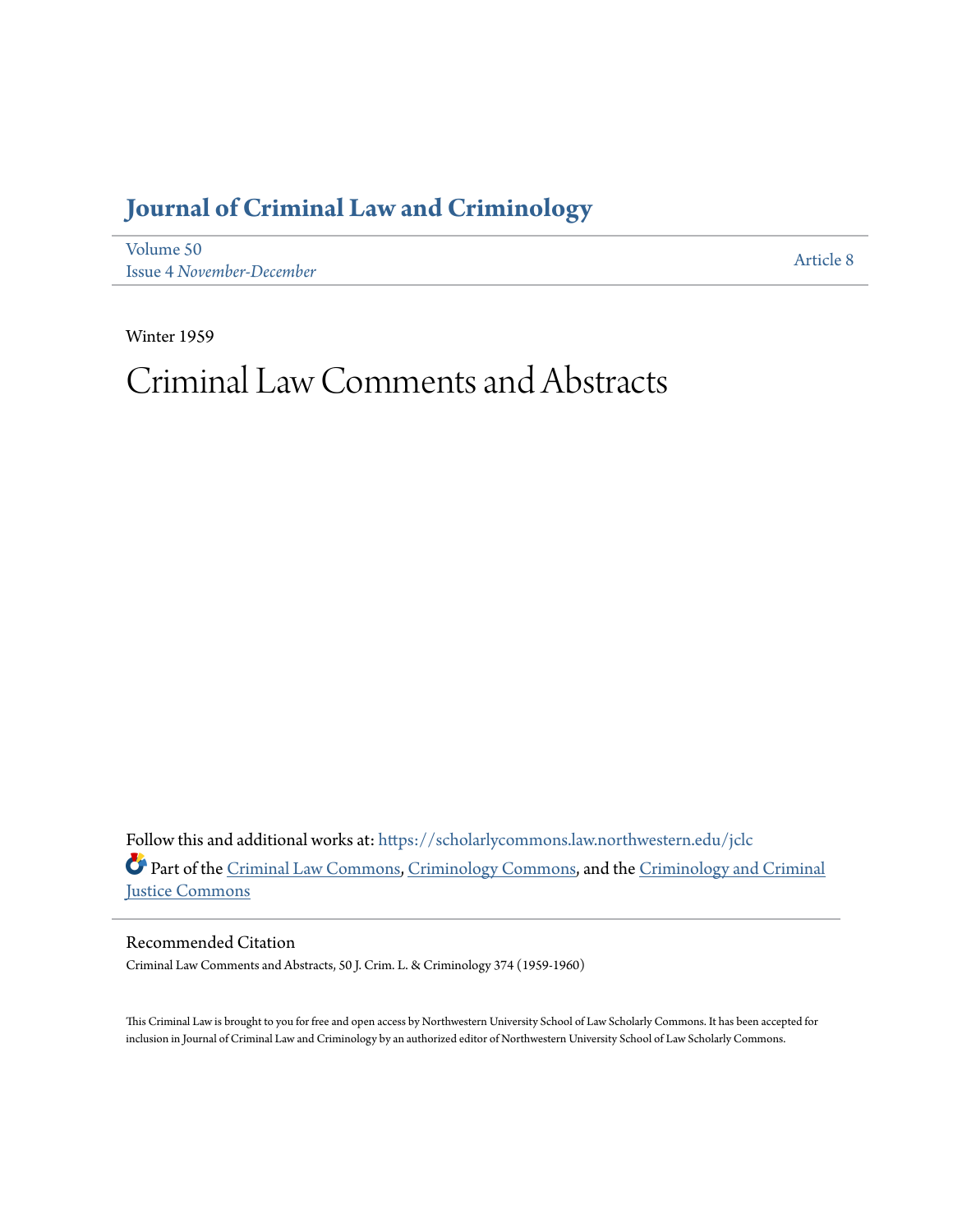Prepared by students of Northwestern University School of Law, under the direction of the student members of the Law School's Journal Editorial Board.

> DONALD K. BASTA *Editor-in-Chief*

MATTHEW **J.** BEEMSTERBOER *Abstracts Editor*

EDMOND L. COHN JOSEPH DAVIS EDWARD M. EINHORN ERNEST L. MARX *Managing Editor* **JOSEPH** GORDON MELVIN **E.** PEARL

*Associate Editors*

FREE PRESS-FAIR **TRIAL:** *How may a defendant's right to a fair criminal trial be protected from prejudicial newspaper publicity?*

#### **DONALD** K. **BASTA**

*"Freedom of the press, properly conceived, is hasic to our constitutional system. Safeguards of the fair administration of justice are enshrined in our Bill of Rights. Respect for both of these indispensable elements of our constitutional system presents some of the most difficult and delicate problems for adjudication." Memorandum by Frankfurter, J., denying certiorari, Maryland v. Baltimore Radio Show, 338 U.S. 912, 919 (1950).*

The first amendment provides for freedom of the press.' Thus the press may report to the public the facts of crimes, as well as the backgrounds of persons accused of crime, so long as these publications are not libelous.2 In its zeal to inform the public, the press sometimes publishes information which tends to establish or disprove to the public the charges against a defendant.<sup>3</sup> Such newspaper

'U.S. CoNsT. amend. I.

Freedom of the press is not an absolute and unfettered license, Chamber of Commerce of Minneapolis v. Federal Trade Commission, 13 F.2d 673 (8th Cir. 1926); but may be limited where in the public interest as libel, Sweeney v. Schenectady Union Pub. Co., 122 F.2d 288 (2nd Cir. *affd,* 316 U.S. 642 (1942); or as sedicious material, Gitlow v. Kiely, 44 F.2d 277 (S.D. N.Y. **1930).**

**3** Recently in Chicago, one Barry Cook was indicted, tried, and acquitted of the murder of middle-aged Margaret Gallagher. Miss Gallagher was beaten to death July 22, 1956, while sunbathing in a Chicago lake shore park. Cook was suspected of the murder because of the similarity of the pattern of his attacks on other women with the murder of Miss Gallagher. publicity, when read by prospective jurors prior to the trial or by jurors during the trial, may influence their decision in the case.

While in prison for assaults on several women, Cook supposedly confessed the murder.

Prior to his trial, Chicago newspapers ran many articles on Cook, the murder, supposed evidence expected by the press to be offered at the trial, and the expected outcome of the trial. Even though Cook was acquitted, many of the reports were highly prejudicial to his defense.

For example, some of the publications rebutted Cook's presumption of innocence: "There is no longer Cook's presumption of innocence: "There is no longer<br>any considerable doubt about who killed Miss Gal-<br>lagher. The police of Chicago can fairly claim to have<br>solved the murder...." Chicago Tribune, October 17,<br>1958, p. 10 admissions not admitted in evidence as that Cook had confessed ("Beating her numerous times on the head and shoulders, ripping off her clothes, and then con- tinuing to beat her", Chicago Daily News, Oct. 14, 1958, p. 1, 7); or Cook's criminal background which is irrelevant to proof of the murder and usually inadmissible at trial (the "questioning took place in Joliet Prison where Cook is serving a 1-14 years prison term for assault of women and attempted robbery," Chicago Daily News, Oct. 16, 1958, p. 6); accusations by police concerning crimes with which Cook was not charged (Cook "is still the prime suspect in the Judy May Anderson murder. There is no doubt in my mind that Cook killed Judy too, Fitzgerald said," *Ibid.);* character traits usually not admissible and not relevant to proof of the crime (detectives described Cook "as the most vicious sadist we have ever encountered," Chicago Daily News, Oct. 14, 1958, p. 5); accusations **by** witnesses not then available for cross-examination ("Four witnesses place Cook at the.., scene or near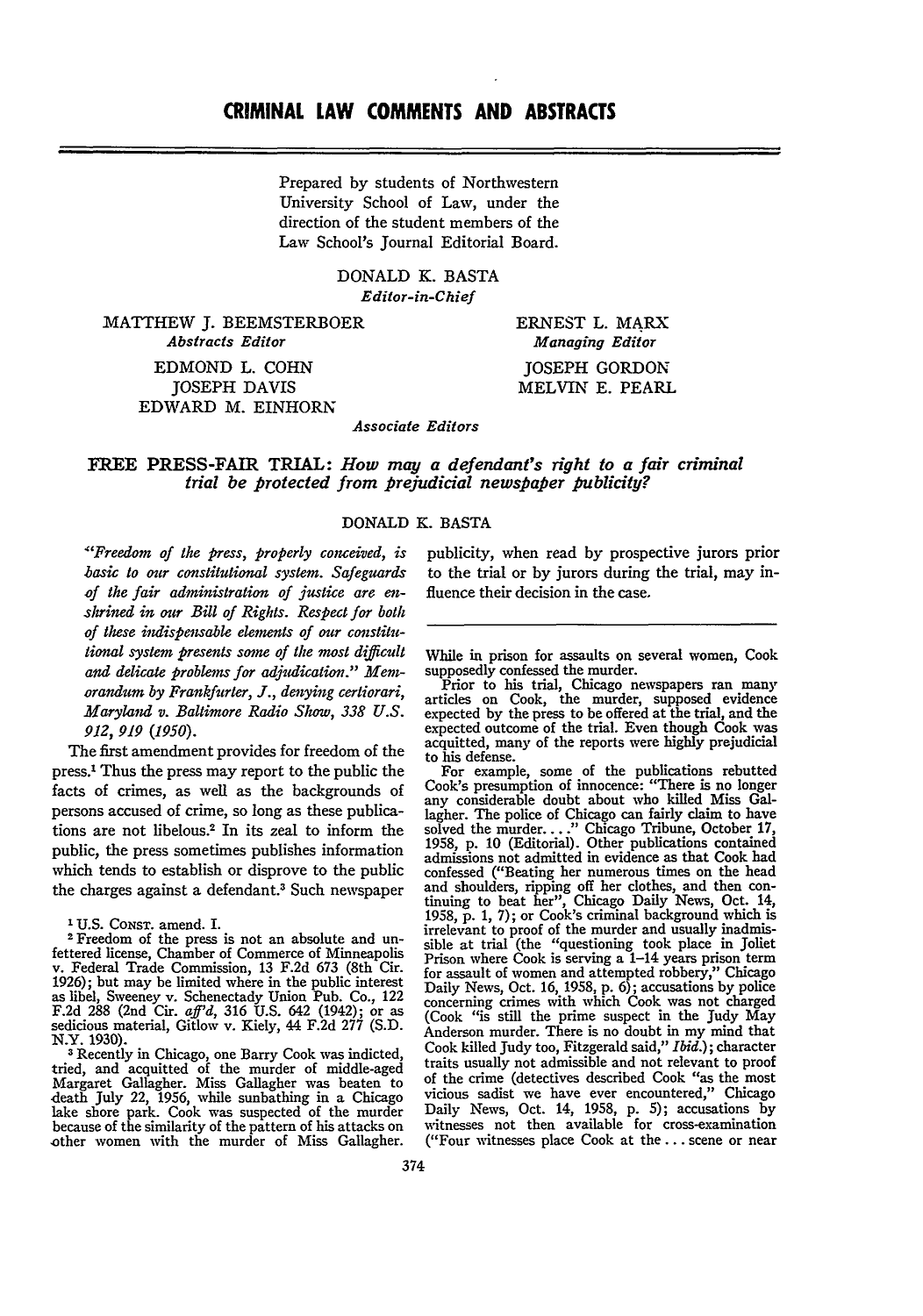The Constitution, of course, does not provide for the determination of criminal guilt or innocence by the press.4 It does provide, however, that one accused **of** crime is entitled to a public trial by an impartial jury,<sup>5</sup> and this judicial determination should not be "in competition with any other means for establishing the charge."<sup>6</sup>

The purpose of this paper is to consider how a defendant's right to a fair criminal trial may be protected from the prejudicial effects of newspaper publicity without infringing upon the freedom of the press.

It should be noted at the outset that fair comment on the facts of the crime and the background of the accused, when accurately and objectively written, is not offensive unless the material is inadmissible as evidence at the accused's trial. On the other hand, the publication of slanted, incorrectaccounts, or of factually accuratebut legally prejudicial accounts of the crime and the accused, is objectionable. These publications, which portray the guilt or innocence of the accused, will be called *trial by newspaper.*

Trial by newspaper is undesirable. By virtue of its influence on a judge or jury, trial by newspaper deprives the defendant of his right under the sixth amendment to be faced by his accusers and to cross-examine them, to present rebuttal or affirmative evidence in his own defense, and to a trial by an impartial jury.7 Trial by newspaper also deprives the accused of the safeguards of the rules of evidence and of the traditional presumption of innocence.

**5 U.S.** CONST. amend. VI.

**6** Memorandum opinion of Frankfurter, *J., denying certiorari,* Maryland v. Baltimore Radio Show, 338 **U.S.** 912, **920** (1950).

*7* Sheppard v. Florida, 341 **U. S.** 50, 52 (1951) (Concurring opinion). Also see: U.S. Const. amend VI; and similar provisions found in state constitutions as, ILL. **CONST.** art. IH, sec. 9, (1870). The sixth amendment does not apply to state proceedings. In the absence of an appropriate state constitutional provision, however, the right to a fair and impartial trial would be implicit in the due process clause of the fourteenth amendment to the federal constitution. Betts v. Brady, 316 U.S. 455 (1942).

#### *First Amendment Prohibits Judicial Control of Trial by Newspaper*

In order to understand clearly the conflict between the individual's right to a fair trial and freedom of the press, one must consider the historical development of the law in this area.

At common law, before the time of Blackstone, constructive contempt of court-that is, contempt by publication, words, or acts outside the court's presence--was unknown.8 The theory of constructive contempt first appeared in Blackstone's treatise. Blackstone's thepry that "speaking or writing contemptuously of the court or judges, acting in their judicial capacity"9 constituted con-' tempt was based on an undelivered opinion of Judge Wilmot from the case of *King v. -Alman.1* Judge Wilmot, a friend of Blackstone, was removed from the bench before he could deliver his' opinion. Nevertheless, Blackstone accepted the theory and published it as the law of England."

In the formative years of American legal thinking, Blackstone was often the sole source of judicial authority, and his theory was accepted as law. Around the end of the 18th century, however, two protests were heard with respect to the summary exercise by state courts of the power of constructive contempt. Several unpopular decisions marked the beginning of a trend toward abandonment of Blackstone's theory.

 $8$  Fox, HISTORY OF CONTEMPT OF COURT 21 (1927).

**<sup>94</sup>**BL. Comm. 285. **<sup>30</sup>**[1765] Wilm. 243.

**,1** English courts have strongly supported the use of constructive contempt to control the press. Under English law, any publication that can be reasonably calculated, by the court, to interfere with the administration of justice is contempt. Actual interference need not be shown, nor is intent a material factor of the contempt. Depending on the circumstances of each case, a publication may be contempt merely if it was case, a publication may be contempt merely if it was one which might conceivably prejudice a pending trial. Rex v. Daily Mail, 44 T.L.R. 303, 306 (K.B. 1928); Ludwig, *Journalism and Justice in Crininal Law, 28* **ST. JOHNS** L. REv. 197 (1954).

The following publications have been cited as contempt in England: the publication of information not admissible as evidence, King v. Tibbits, (1902) K.B.  $77$  (1901); pre-trial comments accusing the defendant of other crimes, King v. Parke, (1903) 2 K.B. 432; sup-posed confessions, Rex v. Clarke, 27 T.K.R. 32 (K.B. 1910); findings of private investigations, Rex v. Evening Standard, 40 T.L.R. 833 (K.B. 1924); cartoons or pictures of the accused or related to the crime or the accused, Rex v. Daily Herald, 75 Sol. **J.** 119 (K.B. 1931); King v. Daily Mirror, (1927) 1 K.B. 845. Rex v. Hutchison, (1936) 2 All Eng. 1514 (K.B.). Also see: Appendix to memorandum opinion of Frankfurter, *J., denying certiorari,* Maryland v. Baltimore Radio Show 338 U.S. 912 (1949); **HALSBURY's** LAWS or **ENGLAND,** *Contempt of Court,* §2 (2nd. ed. 1932).

by... ," Chicago Daily News, Oct. 16, 1958, p. 6); irrelevant and inflammatory admissions not admissible in evidence (Cook "has admitted more than 200 attacks and attempted assaults on women in the area in the last three years," Chicago Daily News, Oct. 14, 1958, p. 1 (Bulletins); see also Chicago Sun-Times, Oct. 15,

<sup>1958,</sup> p. 31). **<sup>4</sup>**The term "Press" will be used herein to cover all forms of news reporting media.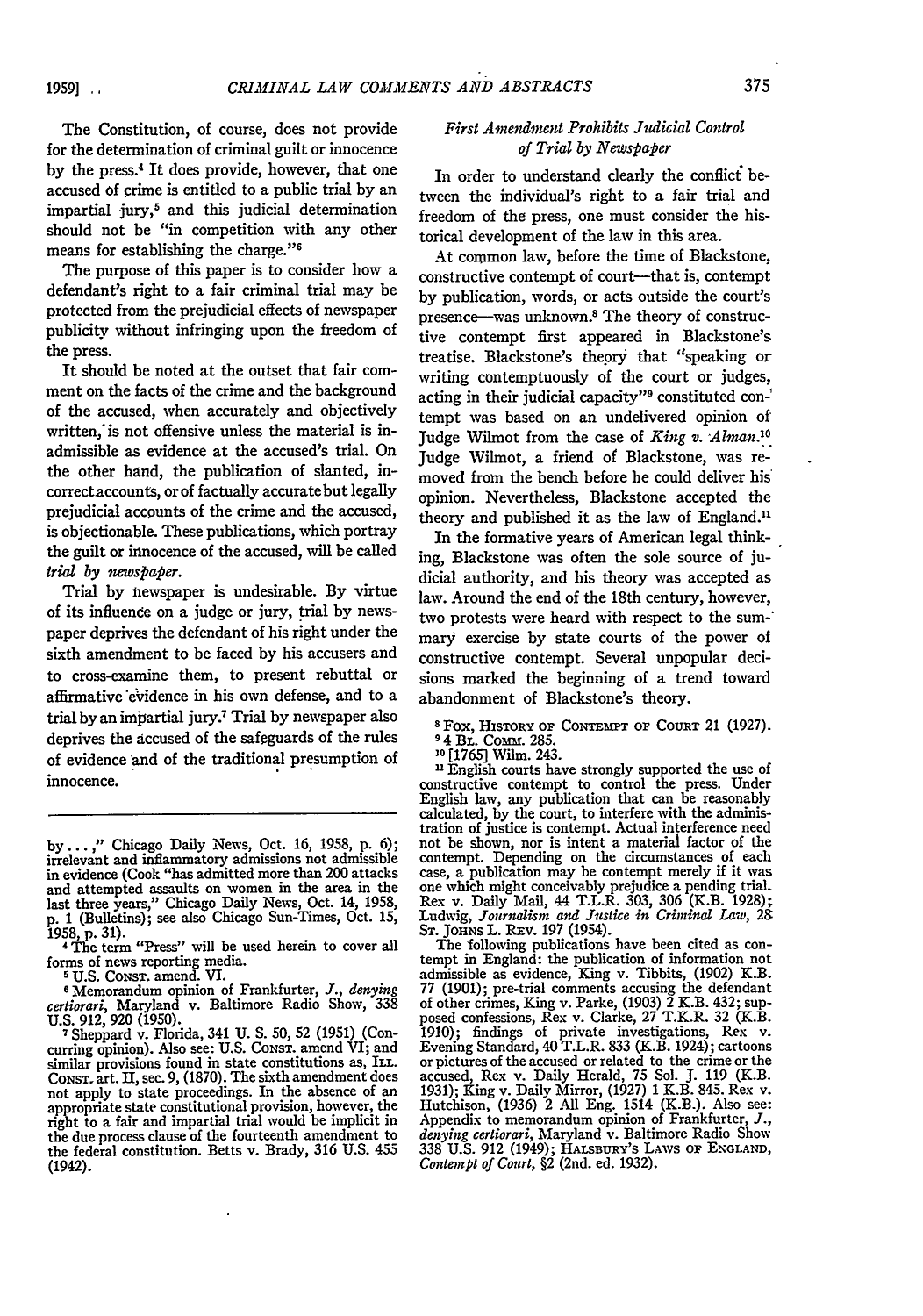*[Vol. 50*

In one of these cases, *Republic v. Oswald*,<sup>12</sup> Oswald, an editor and publisher, was held in contempt for having claimed possible prejudice on the part of a Pennsylvania trial court during a pending libel suit because a brother of one of the parties sat on the Supreme Court of the State. Oswald later asked the legislature to impeach the judges. Although the impeachment attempt failed, the incident illustrates the rise of public sentiment against judicial restraint of the press.

The holding of the *Oswald* case was followed in 1802 in a similar Pennsylvania case, *Republic v. Passmore.3* Also, there again followed an attempted impeachment of the judges. Finally, in 1810, the Pennsylvania legislature passed a statute abolishing constructive contempt.<sup>14</sup> Similarly, in New York, the case of *People v. Yates's* gave rise to a New York statute abolishing constructive contempt.'<sup>6</sup>

Federal law soon followed the trend begun by the states. In 1826, judge Peck of the United States District Court of Missouri imposed an eighteen month suspension of practice on a lawyer, Luke Lawless, for having published an unfair criticism of the judge's opinion against him in a land grant case. Lawless later petitioned Congress to impeach Judge Peck.'7 The attempted impeachment failed, but in 1831 Congress passed an act prohibiting summary punishment for contempts not committed *"in the presence of the court, or so near thereto as to obstruct the administration of juslice." <sup>1</sup>*(Emphasis added.) Early cases interpreted the new federal statute strictly. In the case of *Ex parte Poulson*<sup>19</sup> the court interpreted the phrase "in the presence of the court" to mean physical presence, thus placing a geographical limitation on the contemptuous act committed.

**1-** 1 U.S. (1 Dall.) 319 (1788).

**133** Yeares (Pa.) 438 (1802).

**1** PA., Acrs (1808-1809), ch. 78, **p.** 146. **1s** 6 Johns R. (N.Y.) **355** (1810).

**<sup>16</sup>**N.Y. REv. **STAT.,** (1829), part iii, c. iii, tit. 2, sec. 10. Drafting of the New York act was influenced by a model code proposed in LIVINGSTON, SYSTEM OF **PENAL** model code proposed in LIVINGSTON, SYSTEM OF PENAL LAW, (1st. ed. 1824). Livingston proposed that the courts should only have the power to cite in contempt those acts that take place in the actual presence of the court. **'7 STRANSBURY, REPORT OF** THE **TRIAL OF JUDGE**

**PEcK** (1833). **184 STAT.** 487 (1831); currently see, 62 **STAT.** 701,

<sup>18</sup> 4 STAT. 487 (1831); currently see, 62 STAT. 701, 18 U.S.C.A. 401 (1948).

**'1** 19 Fed. Cas. 1207 (No. 11,350) (E.D. Pa. 1835). Also see: United States v. New Bedford Bridge, 27 Fed. Cas. 91 (No. 15, 867) (C.C. Mass. 1885); Culyler v. Atlantic & N.C. R. Co., 131 Fed. 95 (S.D. N.Y. 1904).

By the time of the Civil War, twenty-three of the thirty-three states had statutes similar to those of Pennsylvania, New York, and the United States.<sup>20</sup> After the Civil War, however, the trend toward abolition of constructive contempt changed its course. Slowly the state and lower federal courts returned to the view of Blackstone. Statutes which prohibited constructive contempt were overcome by either finding them unconstitutional<sup>21</sup> or by reasoning that the statutes were declaratory rather than mandatory.<sup>22</sup>

The Supreme Court of the United States joined the trend and returned to the view of Blackstone in the case of *Toledo Newspaper Co. v. United* States.<sup>23</sup> In that case, petitioner was held in contempt for severely criticizing the trial judge's finding in connection with the re-negotiation of a street car franchise. The Court found that the contempt statute of 1831 did no more than express a limitation on the constitutional power of the Court to sustain itself. The portion of the act reading "or so near thereto as to obstruct the administration of justice" was interpreted as establishing a test of causation which looked to the effect of the contemptuous act upon the court. Earlier appellate court interpretations placing a geographic limitation on the contemptuous act were thus overturned.

The view of the *Toledo Newspaper* case remained as the federal law of constructive contempt until 1941 when the case was reversed by *Nye v. United States.24* Nye, an attorney, was held in contempt for acts committed one hundred miles from the court room. On appeal, the Supreme Court returned to a strict interpretation of the contempt act, holding that Congress intended to limit the

**2.0** Nelles & King, *Contempt by Publication in the United States,* 28 **COL.** L. REV. 401, 525, 533 (1928). More recently in Ludwig, *Journalism and Justice in Criminal Law,* 28 **ST. JoHNs** L. REv. 197, 218 (1954), the author points out that as of 1954, twenty-six states had no statute prohibiting constructive contempt or had codified the common law; seven states privileged true reports; six states by statute provided that the press could be held in contempt; one state privileged only non-libelous material; and eight states had statutes similar to the Federal Act.

*2" Ex parle* Sturm, 152 Md. 114, 126, 136 Atl. 312 (1927); *In re* Merrill, 88 N.J. Eq. 261, 283-84, 102 At. 400 (1917); Carter v. Commonwealth, 96 Va. 791, 811,

813, 32 S.E. 780 (1899). 2 Nichols v. Judge, 130 Mich. 187, 193, 89 N.W. 691 (1902); *Ex parte* Barry, 85 Calif. 603, 25 Pac. 256 (1890); People v. Wilson, 64 **11.** 195 (1872). Nelles & King, *Contempt by Publication in The United States,* 28 COL. L. REv. 525, 537 (1928).

247 U.S. 402 (1918). **24 313 U.S. 33** (1941).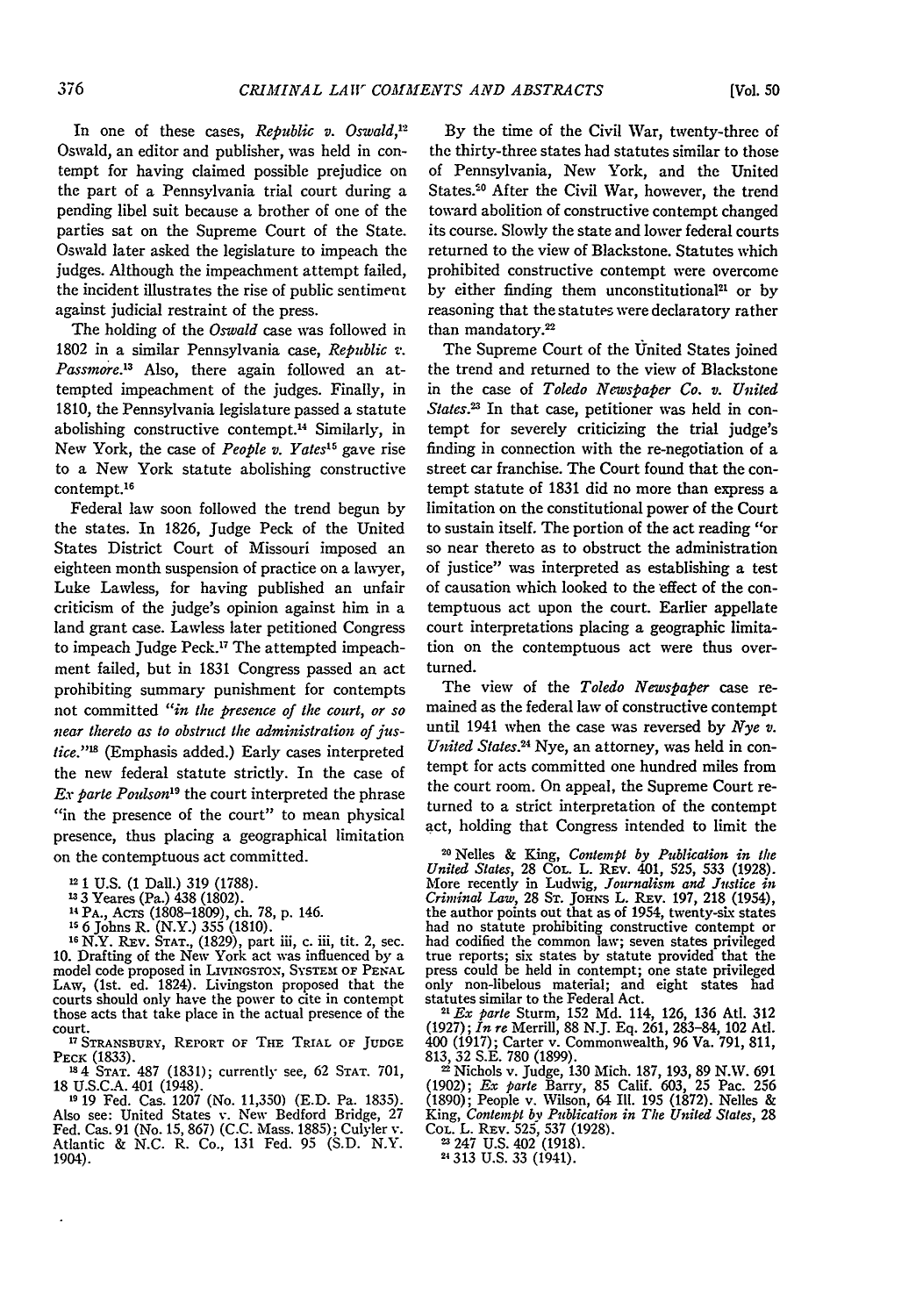contempt power of the federal courts to acts having a geographic relationship to the court room.

Since the *Nye* case concerned only federal courts, the power of the state courts to cite summarily for constructive contempt continued until the 1941 decisions **of** the Supreme Court in *Bridges v. California* and its companion case, *Times-Mirror Co. v.* California.<sup>25</sup>

Bridges was convicted of contempt by the California court for sending a threatening telegram to the Secretary of Labor stating that he would call a longshoremen's strike on the west coast if the court found against him in a harbor area union representation dispute. The Times-Mirror was convicted of contempt for publishing editorials during a pending criminal trial of labor union organizers. The editorials called for strict sentences rather than mere probation or parole. The California Supreme Court affirmed the contempt citations in both cases.

On *certiorari,* the Supreme Court of the United States reversed both cases. The Court held that the freedoms of the first amendment which are implicit in the due process guarantee of the fourteenth amendment prohibited the state courts from punishing for constructive contempt publications or statements which tended to affect the outcome of the pending trial unless the publications or statements presented a *clear and present danger* to the impartial administration of justice. The *Bridges* case did not go so far as the *Nye* case and require that the contemptuous act transpire in the physical proximity of the court room. The sole requirement was that the acts constitute a clear and present danger to the administration of justice.

The question of what is a dear and present danger to the impartial administration of justice cannot be answered in exact words or terms. In *Bridges* the Court said that to constitute a clear and present danger the "substantive evil must be extremely serious and the degree of imminence extremely high before utterances can be punished."<sup>26</sup>

Subsequent, cases have further developed the philosophy and defined the limits of the clear and present danger test. In *Pennekamp v. Florida* the Court characterized the problem as one of striking "a balance between the desirability of free discussion and the necessity for fair adjudication, free from interruption of its processes."<sup>27</sup> The

**<sup>25</sup>**314 U.S. 252 (1941).

**<sup>26</sup>***Id.* at 263.

2328 U.S. 331, 336 (1946). Petitioners published two editorials portraying the judge as the friend of

Court then proceeded to reverse the contempt citation, which grew out of a severe criticism of the Court during a bench trial for rape, holding that although it must protect the defendant's right to a fair trial, ."Freedom of discussion should be given the widest range compatible with the essential requirements of the fair and orderly administration of justice."<sup>28</sup>

In *Craig v. Harney*,<sup>29</sup> the press was cited for contempt in attacking the judge, an elected layman, who refused to accept a jury verdict in a forcible entry and detainer action. The criticism came after the trial but during the pendancy of a motion for a new trial. The Supreme Court, in reversing, stated that freedom of the press should not be impaired "unless there is *no doubt* that the utterances... are a serious and imminent threat to the administration of justice."<sup>30</sup> (Emphasis added.) The danger of imminent threat "must not be remote or even probable; it must immediately imperil" a fair trial.<sup>31</sup> In effect, this decision seemed to require a direct act of contemp in the presence of the Court.

*Craig v. Harney* is the last decision handed down by the Supreme Court on this subject. However, in a later case, *State v. Baltimore Radio Show*,<sup>32</sup> the Marylafd Supreme Court, applying the clear and present danger test as laid down by the Supreme Court of the United States, found that the broadcasting of sensational commentaries on a child murder, and about the accused and his supposed confession and reenactment of the crime, would not prevent a fair and impartial bench trial or vitiate a subsequent jury trial. From the Maryland Supreme Court decision, the state petitioned the United States Supreme Court for review on *certiorari.* The Supreme Court denied *certiorari,* with Mr. Justice Frankfurter delivering a memorandum opinion.<sup>33</sup>

The *Baltimore Radio* decision of the Maryland Supreme Court was the first decision by any court indicating that the clear and present danger test

- 
- *30 Id.* at 373.

*31 Id.* at 376. 193 Md. **300,** 67 A.2d 497 (1949).

**<sup>3</sup>**See note 6 *supra*

crime for his action in dismissing two cases and quash- ing an indictment for rape. The rape case was pending on re-indictment when the publications were made, but the Court found that the editorials did not exert a clear and present danger to the decision of the judge. The effect on a jury was considered too remote for consideration.

<sup>&</sup>lt;sup>28</sup>*Id.* at 347.<br><sup>29</sup> 331 U.S. 367 (1947)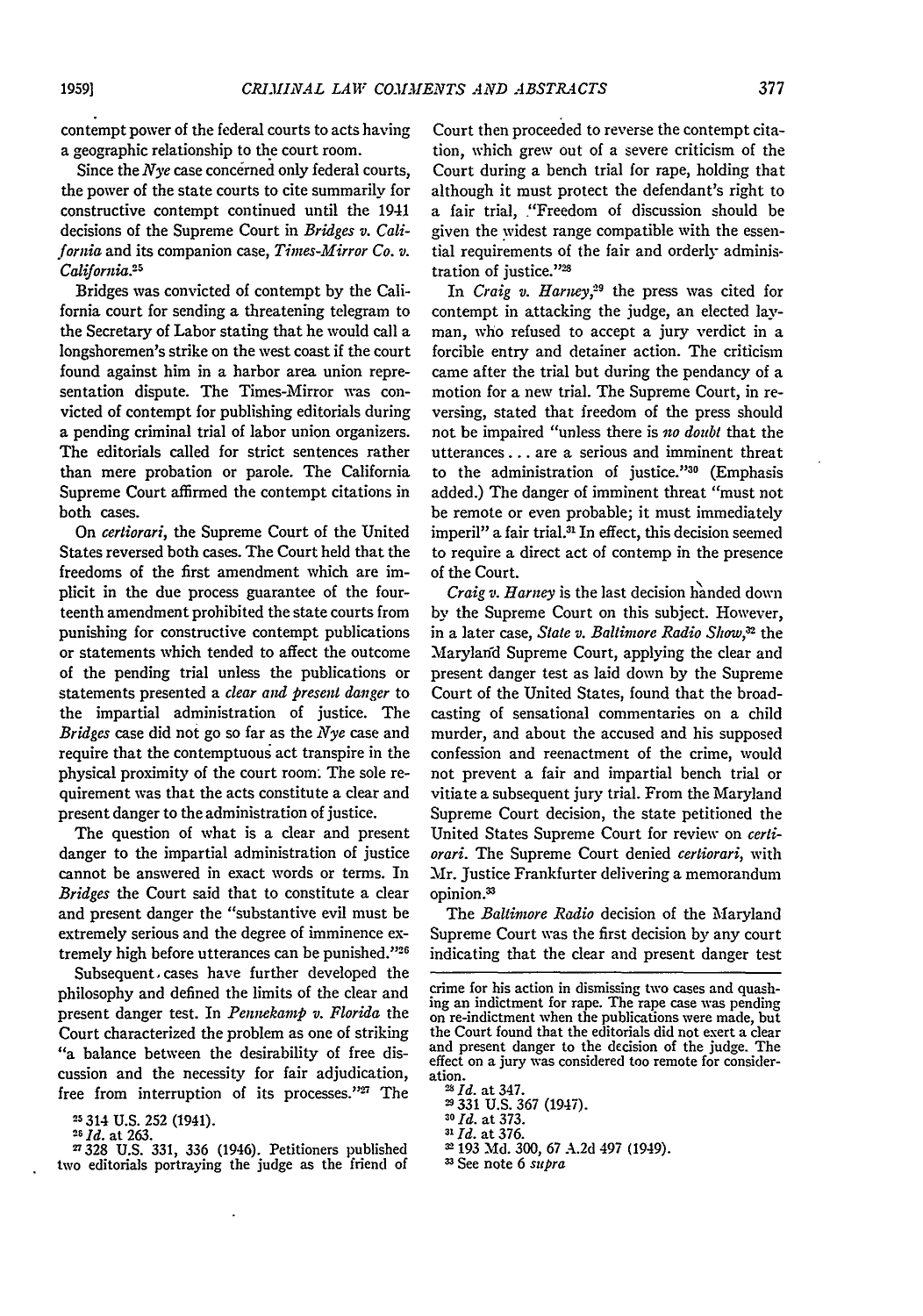applies to jury trials as well as to situations where only judges are concerned.<sup>34</sup> Prior cases reviewed by the Supreme Court all involved bench trials. Thus the Supreme Court has yet to say whether the clear and present danger test will also be applied to pending jury trials.?5

### *Procedural Remedies to Protect Defendant's Rights Under the Sixth Amendment from Trial by Newspaper*

It seems clear that the press, without fear of citation for contempt of court, may freely practice trial by newspaper. To protect his right to a fair and impartial jury trial **by** avoiding the effects of adverse publicity, the accused must thus look to procedural remedies.

Selecting a jury and instructing it as to the evidence it may consider offers the accused some protection from trial **by** newspaper. *Voir dire,* the examination of prospective jurors, is considered an adequate remedy against adverse publicity on the theory that if a fair and impartial jury can be chosen then the inflammatory articles will have no material effect.36 Notwithstanding a challenge for cause, courts will allow a juror to serve who has read the newspapers and even formed or expressed an opinion about the outcome of the trial, unless it appears that the juror could not yield his opinion to the evidence presented in court.<sup>37</sup> This standard for disqualification is harsh. It allows persons to serve who may not realize the full effect of their prior judgements on their present ability to reach a decision on the evidence. The courts justify this procedure on the basis that mass communication makes it impossible to pick and keep a jury that

<sup>34</sup> See note 32 *supra*, at 325-26.<br><sup>35</sup> See note 6 *supra*.

<sup>36</sup> For cases where the trial court considered the examination of jurors on *voir dire* and the lack of difficulty of choosing a jury see: Mayo v. Blackburn, 250 F.2d 645 (5th Cir. 1957); Cole v. State, 46 Okla. Crim. 365, 287 Pac. 782 (1930); State v. Gallo, 128 N.J.L. 172, 24 A.2d 557, *aff'd, 129* N.J.L. 52, 28 A.2d 95 (1942).

**<sup>37</sup>**Where the juror admits that he would be unable to find on the evidence in court, he should be dismissed for cause or a mistrial granted. Singer v. State, 109 So.2d 7 (Fla. 1959); Morgan v. State, 211 Ga. 172, 84 S.E.2d 365 (1954). However, where the juror merely read the prejudicial article but stated that it did not read the prejudicial article but stated that it did not prejudice him against the defendant so that he could not reach a verdict on the evidence presented in court, the court found no ground for reversal. United States v.<br>Pisano, 193 F.2d 361 (7th Cir. 1951), United States v.<br>Leviton, 193 F.2d 848 (2nd Cir. 1951); contra, Delaney<br>v. United States, 199 F.2d 107 (1st Cir. 1952). has not come in contact with the publications.<sup>38</sup> Thus on *voir dire* the defense attorney is left to exercise his peremptory challenges wisely in an attempt to pick out those persons more affected than others. He also faces the dilemma of wording his inquiry so as not to arouse the jurors' curiosity and stimulate them to read the publications.39

Instructions by the trial judge at the outset and close of the trial to the effect that jurors should avoid reading commentaries on the trial and that only the evidence presented in court should be considered in reaching a verdict are also considered sufficient to protect the defendant against inflammatory publicity.<sup>40</sup> It is possible that the court's instructions may keep jurors from viewing prejudicial publications, but it is difficult to understand how the instructions may keep the jurors from being unconsciously influenced by what they have already read.

In a recent federal case, *Marshall v. United* States,<sup>41</sup> the Supreme Court reversed Marshall's conviction for violation of the Pure Food, Drug, and Cosmetic Act and granted him a new trial on the ground that he could not have received a fair trial where seven members of the jury admitted reading inflammatory newspaper publicity during the trial, even though the judge questioned the jurymen and each stated that he was not prejudiced by the publicity and could decide solely on the basis of the evidence offered in court. This decision faced up the inadequacies of judicial instructions to the jury as a remedy for trial by newspaper and decided that a mistrial was a more appropriate remedy in this case.

Where publicity is so prejudicial that it cannot be cured by *voir dire* or instructions to the jury, the accused may seek a change of venue or a continuance.<sup>42</sup> Publicity alone, however, is an

s Marshall v. United States, 258 F.2d 94, 98 (10th Cir. 1958); Shockley v. United States, 166 F.2d 704, 709 (9th Cir. 1948); Singer v. State, 109 So.2d 7 (Fla. 1959).

39Briggs v. United States, 221 F.2d 636 (6th Cir.

1955). **<sup>40</sup>**People v. Herbert, 340 Ill. 320, 172 **N.E.** <sup>740</sup> (1930); Finnegan v. United States, 204 F.2d 105 (8th Cir. 1953); United States v. Pisano, 193 F.2d 361 (7th Cir. 1951); Honda v. People, 111 Colo. 279, 141 P.2d **178** (1943); Commonwealth. v. Spallone, 154 Pa.Super. 282, 35 A.2d 727 (1944). 41 Marshall v. United States, **258** F.2d 94 (10th Cir.),

<sup>*re</sup> Marshall v. United States, 258 F.2d 94 (10th Cir.),*  $rev'd$ , 360 U.S. 310 (1959).<br><sup>42</sup> Change of venue is the usual remedy unless the</sup>

publicity had so broad a coverage that a fair trial could not be had elsewhere in which case continuance would be granted. Delaney v. United States, 199 F.2d 107 (1st Cir. 1952):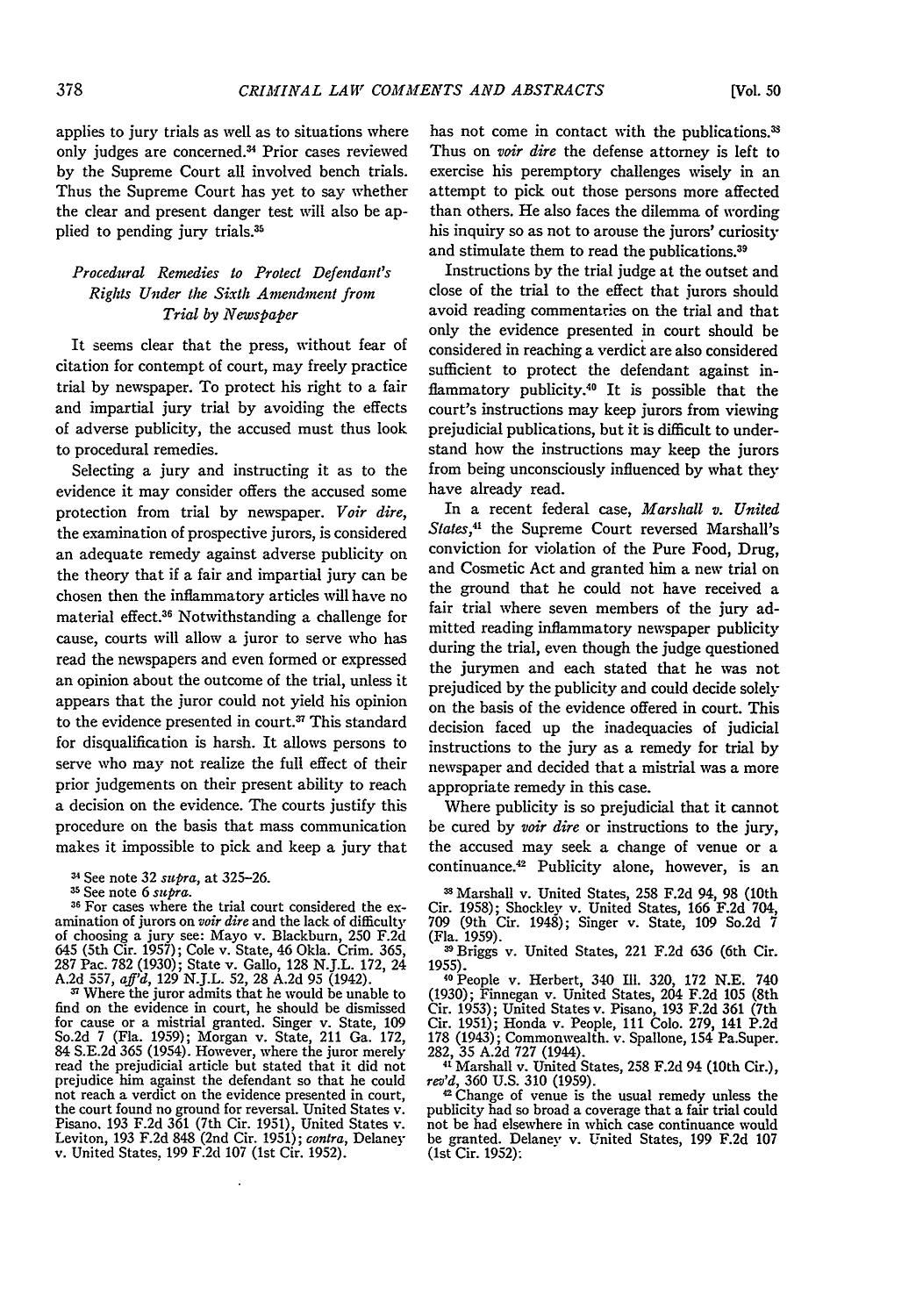insufficient ground for a change of venue or continuance,<sup>43</sup> unless it has so aroused public hostility toward the accused as to make a fair trial unlikely.44 The courts look for evidence of public hostility in the results of *voir dire* and the use of peremptory challenges,<sup>45</sup> in the sufficiency of the jury instructions,<sup>46</sup> in public conduct,<sup> $\pi$ </sup> in the timing of the publication and the volume and coverage of its circulation.<sup>48</sup>

Where public sentiment is not found to have been sufficiently aroused to justify a change of venue, the courts find that the defendant's rights are protected by *vair dire* and jury instructions.<sup>49</sup> On the other hand, where the publicity appears to have been particularly damaging, other courts have granted changes of venue without proof of actual public prejudice.<sup>50</sup> A change of venue

43 People v. Sangren, 75 N.Y.S.2d 753, 190 Misc. **810** (1947); Shockley v. United States, 166 F.2d 704 (9th Cir. 1948).

"State v. Collins, 50 Wash.2d 740, 314 P.2d 660 (1957); Henslee v. United States, 246 F.2d **190** (5th

<sup>45</sup> Many courts have denied continuance or change **of** venue because *voir dire* did not expose alleged hostile sentiment toward the accused. The claimed prejudice must exist throughout the county from which the jury is selected and not merely in any one part of the county. Keeton v. Commonwealth, 314 S.W.2d 204 (Ky. 1958); People v. Pfanschmidt, 262 Ill. 411, 104 N.E. 804 (1914); United States v. Moran, 194 F.2d 623 (2nd Cir. 1952). In examining the results of *voir dire* in State v.

In examining the results of *voir dire* in State v. Sheppard, 165 Ohio St. 293, **135** N.E.2d 340 (1956), the court considered that only fourteen out of forty-seven available jurors were dismissed in selecting a jury and that the defense exercised only five of his six peremptory challenges. See also: Irvin v. Dowd, **357** U.S. 374 (1959); State v. Faciane, 237 La. 1028, 99 So.2d 333 (1958); Shuskan v. United States, 117 F.2d 110 (5th Cir. 1941).<br><sup>46</sup> See note 40 *supra*.

<sup>47</sup> In Sheppard v. Florida, 341 U.S. 50 (1951) the state militia was called upon to keep the peace in the community during the trial. In State v. Faciane, **237** La. 1028, 99 So.2d 333 (1958) the defendant was re- moved to an adjoining county to await trial so as to removed to an adjoining county to await trial so as to remove him from threats of the public.

<sup>48</sup> Change of venue denied, where publicity and sentiment were so wide spread that defendant could get no fairer trial elsewhere. State v. Rini, 153 La. 57, 95 So. 400 (1923); Schockley v. United States, 166 F.2d 704 (9th Cir. 1948). Change of venue is also denied where sentiment is localized and does not cover all of the county. See note 44 *supra.*

The courts have denied a remedy on the ground that the publicity was too remote from the trial where the publication was made ten months prior to trial, State v.<br>Jager, 85 N.W.2d 240 (N.D. 1957); six weeks prior to<br>trial, People v. Stroble, 36 Cal.2d 615, 226 P.2d 330,<br> $\alpha f^2d$ , 343 U.S. 181 (1952); and four weeks prior to tr (1949). 4 See notes 36 and 40 *supra.*

**<sup>50</sup>**Where the defendant was indicted and ready for

preserves the defendant's right to a prompt trial and thus assures that the memory of witnesses will not fade and that his incarceration pending trial will not be unduly prolonged. This remedy will avoid harmful publicity, if it is local in nature. It is more than likely, however, that in a time of mass communications, the publicity will reach the new forum before the defendant.

.The opportunity of obtaining a continuance not only denies the defendant a prompt trial but also provides time for witnesses to disappear or for their memories to dim. Moreover, this remedy cannot assure the defendant that the publicity will not be renewed and public sentiment refreshed at the time of trial.

Generally, where the defendant has applied for a procedural remedy during the trial process. the courts have not required that the clear and present  $d$ anger test be applied. In *Leviton v. United States*,<sup>51</sup> however, the Court of Appeals for the Second Circuit applied the test of the state contempt cases and required the defendant to prove that the newspaper publicity constituted a clear and present danger to his right to a fair trial. Judge Frank strongly dissented on the ground that contempt cases do not involve the same issues as change of venue cases and should not be subject to the same standards of proof. $52$  In the contempt cases, the court faces the problem of limiting freedom of the press, and a grave threat to the administration of

jury was to be impanelled. In People v. Murawski, 394 Ill. 236, **128** N.E. 387 In People v. Murawski, 394 Ill. 236, 128 N.E. 387 (1946), where publicity was published during the trial in the community's only newspaper, the court did not require proof of actual prejudice. Or where the prosecutor made public prejudicial information during the trial for no acceptable purpose other than to influence the jury, no proof of actual prejudice was required. Henslee v. United States, 246 F.2d **190** (5th Cir. 1957); Griffen v. United States, 295 Fed. 437 (3rd Cir. 1924); Briggs v. United States, 221 F.2d 636, 640 (6th Cir. 1955).

**51 193 F.2d** 848, **857** (2nd Cir. 1951) (defendant was convicted of violation of the federal export act, senate investigating committee made public during the trial other crimes defendant committed, the court required that defendant prove such publicity constituted a clear and present danger to his receiving a fair trial.) **<sup>52</sup>**193 F.2d 848, 857 (2nd Cir. 1951).

trial but a few days prior to trial a sub-committee of a Senate investigating committee made public damaging information, since the publicity was nation-wide, a change of venue would not have insured a fair trial, thus the court held defendant should have been granted a continuance for longer than one month because of public sentiment adverse to him. Delaney v. United States, 199 F.2d 107 (1st Cir. 1952). Also see: United States v. Florio, 13 F.R.D. **296** (S.D.N.Y. 1952) where publicity was particularly intense on the morning the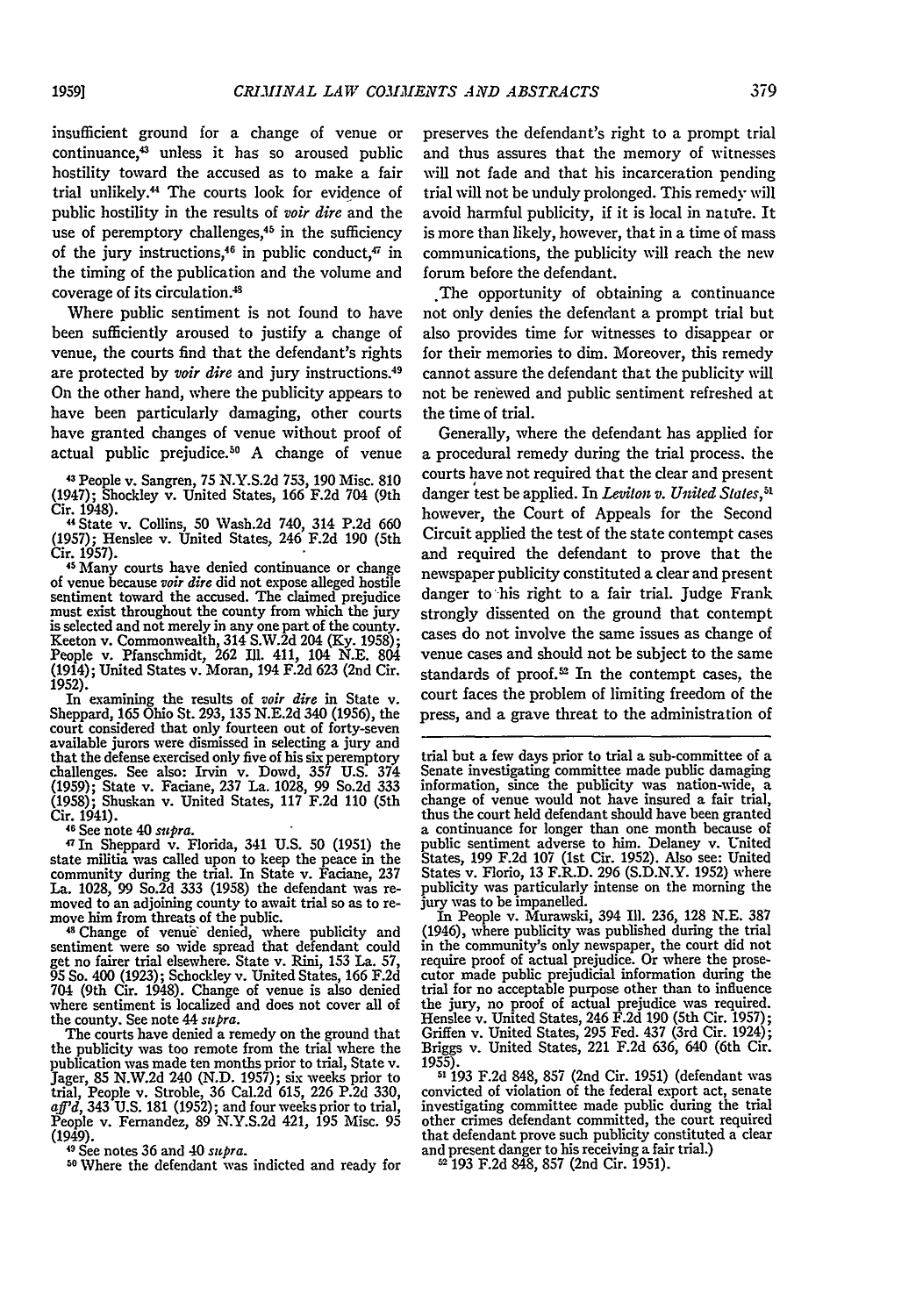justice must be proved before the press will be restrained. In the change of venue and continuance cases, however, the court is faced with the question of whether the defendant's right to a fair trial has been infringed. And it may be that the publicity, although it will justify a procedural remedy, will not constitute contempt of Court.<sup>53</sup>

Under the Supreme Court holding in *Stroble v. California*,<sup>54</sup> newspaper publicity six weeks prior to the trial was found to be insufficient ground for reversal in the absence of proof of public hostility toward the accused, a test similar to that applied by the state courts. In *Sheppard v. Florida,55* however, where the publicity was accompanied by a charge on the jail to lynch the defendant, by the burning of defendant's home, by forcing defendant's relatives to leave town in fear of their lives, by calling out the state militia, and by enforcing special court rules to preclude weapons and keep order in the court room, Justices Jackson and Frankfurter in a concurring opinion, thought the press had sufficiently aroused public sentiment hostile to the accused so as to deny him due process of law.

The Supreme Court does not apply the clear and present danger doctrine in deciding issues related to change of venue or continuance. Nevertheless, by requiring proof of strong adverse public sentiment, the Court gives effect to a harsh standard of proof. The public may be prejudiced against the accused without such prejudice being evidenced by actual public hostility.

If procedural relief is to be a remedy for trial by newspaper, the degree of proof of prejudice required must be eased. Some evidence of a more liberal view is found in the concurring opinion of Justices Jackson and Frankfurter in the *Sheppard* case where, having found the publicity was so inflammatory that it rendered the judicial process a sham, Mr. Justice Jackson said, "These convictions, accompanied by such events [publicity], do

 $\frac{343 \text{ U.S.}}{181 \text{ (1952)}}$ . The defendant was convicted of murdering a young girl. Publicity six weeks prior to fair trial; the Court, however, found that defendant failed to prove that the articles gave rise to any hostile sentiment toward him in the community. **5s 341 U.S. 50 (1951).**

not meet any civilized conception of due process of law. That alone is sufficient, to my mind, to warrant reversal."<sup>56</sup> The idea here presented, of automatic reversal, to cure the inflammatory effects of publicity without proof of actual prejudice was also expressed by Justice Frankfurter, dissenting in *Stroble,* where he said, "I cannot agree to uphold a conviction which affirmatively treats newspaper participation instigated by the prosecutor as a part of the "traditional concept of the American way of conduct of the trial!"<sup>57</sup> He then added, "The moral health of the community is strengthened by according even the most miserable and pathetic criminal those rights which the constitution has designed for all."<sup>38</sup> Mr. Justice Frankfurter's strong stand on reversal leads one to believe that he would favor a more liberal stand in granting continuances and changes of venue.

The recent Supreme Court decision in *Marshall v. United States59* furthers the views of Justices Jackson and Frankfurter by holding that the trial court's instruction to the jury to disregard newspaper articles concerning the trial was not sufficient to protect the accused's right to a fair trial even though the jurors claimed their reading of the articles did not prejudice them. The Court handed down a brief opinion, limiting itself to the particular facts of the case; nevertheless the opinion does show a movement by the Court in the direction of relief for the accused from trial by newspaper.

Mistrial is not a completely adequate remedy, for the defendant must again stand trial, pay fees, and hope that witnesses are available and that their memories are undimmed by time. And still the defendant has no assurance that the stigma of the first trial will not carry over to the second trial to refresh the publicity and public sentiment. Nevertheless, an automatic reversal could be more than a remedial process to protect the defendant. It could also be used to reprimand officers of the court and those involved in law enforcement who may disclose information or express opinions prejudicial to the defendant. Reversal might also act as a reprimand to the press, who though they have no interest in the trial, may reconsider their policy when they find that their publications have resulted in the reversal of an otherwise valid conviction.

**<sup>53</sup>** The Supreme Court of the United States supports Judge Frank, for in Stroble v. California, 343 U.S. 181, 191 (1952), the Court stated that it is not considering a contempt case; rather, it was considering whether press publicity had so prejudiced the defendant that a fait trial could not be had. The Court considered the fair trial issues without applying the clear and present

**<sup>56</sup>** *Id.* at **53.**

**<sup>57343</sup> U.S.** 181, 201 (1952). **<sup>61</sup>***Id.* at 202.

**<sup>5</sup>** See note 41 supra.